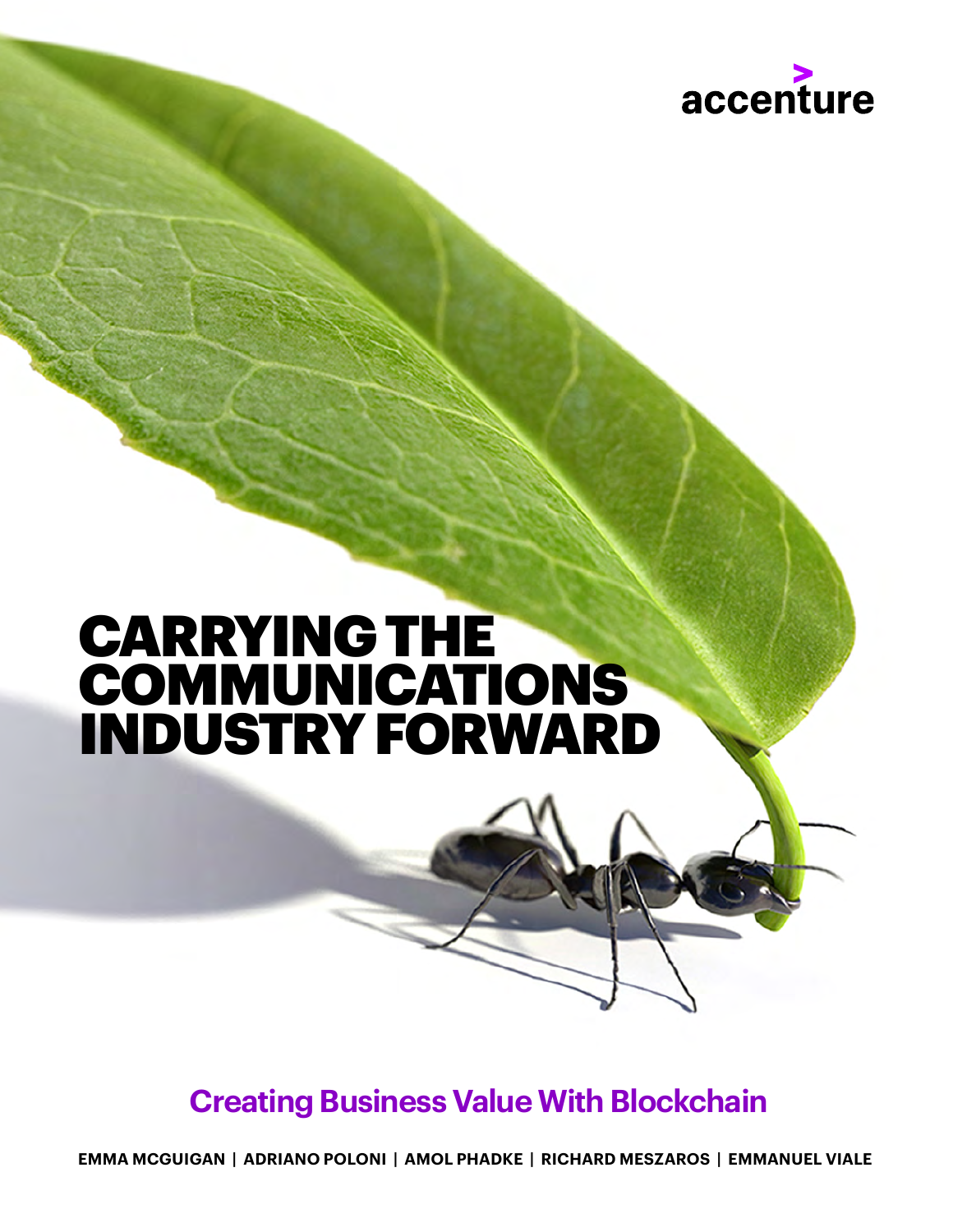Communications service providers (CSPs) are on the brink of a \$1 trillion-plus opportunity. The new technology known as blockchain can enable them to leverage their five-billion person aggregated reach – one of the largest on the planet – to unlock new revenue streams, enhance the customer experience, and reinvent themselves as an essential part of users' daily digital routine.

This technology opens up new opportunities across multiple industries. Where the internet enabled low-cost *information* transfer, blockchain enables low-cost value transfer. It enables transactions and other forms of data to be consistently shared, traceable, ubiquitous and trusted —qualities that are essential in guaranteeing their value.

With blockchain, CSPs—already trusted purveyors of value—can potentially take a key role in tracking and transferring value across the dozens of billions of devices, sensors and other entities where their Pervasive Network plays a part. Building on blockchain technology, CSPs can play to their strengths, leveraging their valuable heritage of telecoms experience—including customers, billing relationships, networks, understanding of local market regulations, security and trust—to leverage new competitive advantage.

**Pervasive Network: An environment where the connectivity of devices is embedded in such a way that the connectivity is unobtrusive and always available, and where using the network is simple and ubiquitous.**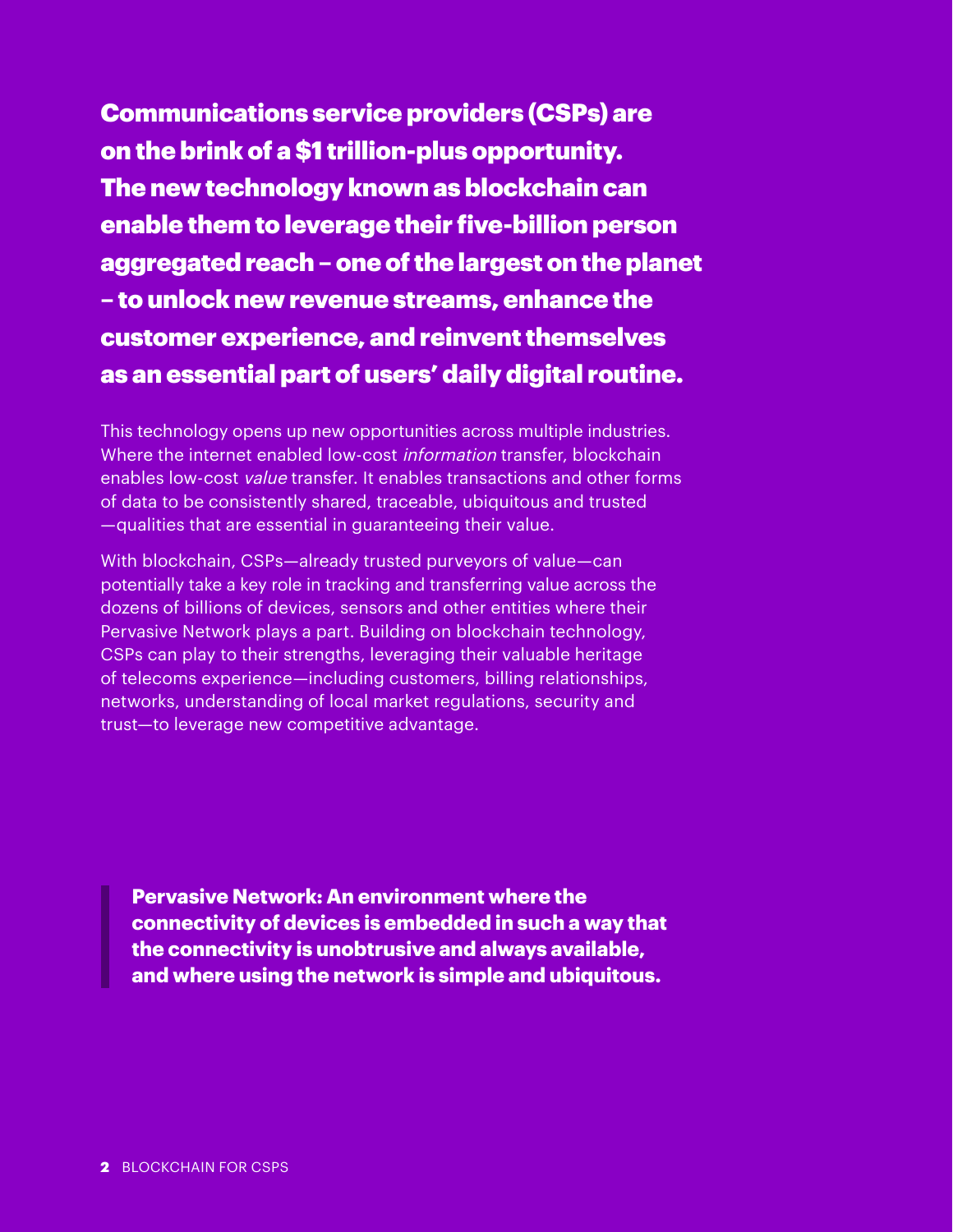# WHAT IS BLOCKCHAIN?

**At its most basic level, blockchain—a subset of distributed ledger technology (DLT)—is a new type of database system, distributed. It maintains and records data in a way that allows multiple stakeholders to confidently and securely access identical copies of distributed data.**

Transactions or data are added and timestamped in a ledger that is distributed among interested parties who participate in an established network of computers. Data consistency is achieved by consensus, and authentication and trust is established without a central authority or auditor, but continuously within the network, through the transparent and auditable flow of information. Figure 1 illustrates the advantages blockchain offers in "flattening" transaction models, while yielding corresponding efficiency gains.

Blockchain offers inherent trust advantages: A new block can be added to the blockchain only if there is consensus among the network participating nodes, and any participants can audit the transaction history, accordingly to pre-agreed rules. Such advantage materializes because there is no need to run a costly and slow inter-organization data reconciliation process, given that with blockchain each participant is certain to access the very same data across the distributed network.

**Blockchain is also highly secure and resistant to tampering; if anyone tries to tamper with, duplicate or alter any part of the record, all stakeholders will easily recognize it.**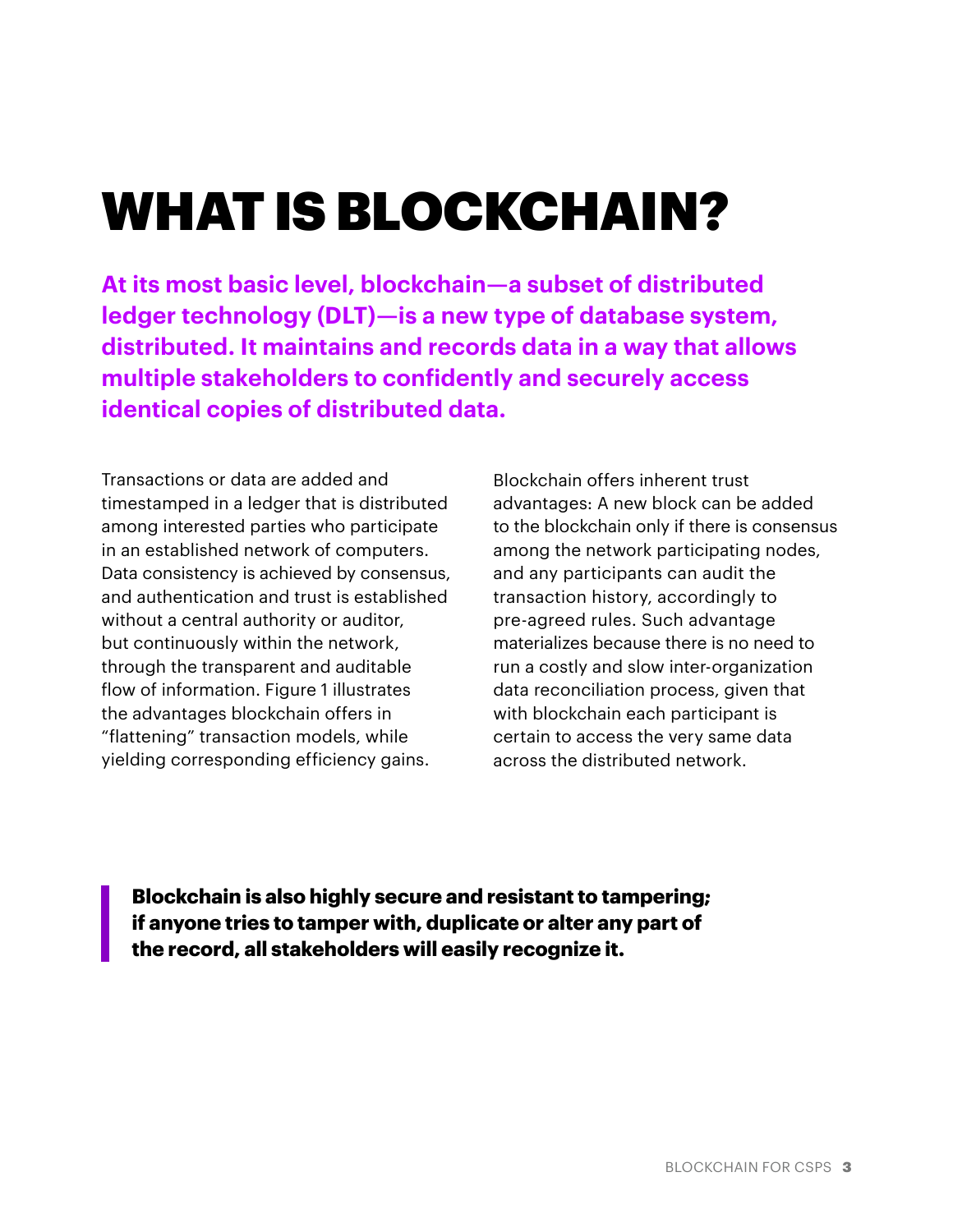#### **Figure 1: Why Blockchain?**

#### **An ecosystem today**

The traditional ledger structure between organizations is slow, manual, intensive and error prone. Any exchange of data requires that all of the data stores used by each of the participants must agree and be reconciled, driving significant added effort and inefficiency.



#### **A potential blockchain-based ecosystem tomorrow**

A distributed blockchain ledger allows for decentralized, replicated, shared and cryptographically secured operations, which are validated by mass collaboration and apply to many transactions. All market participants work from the same data set, introducing significant efficiency improvements.

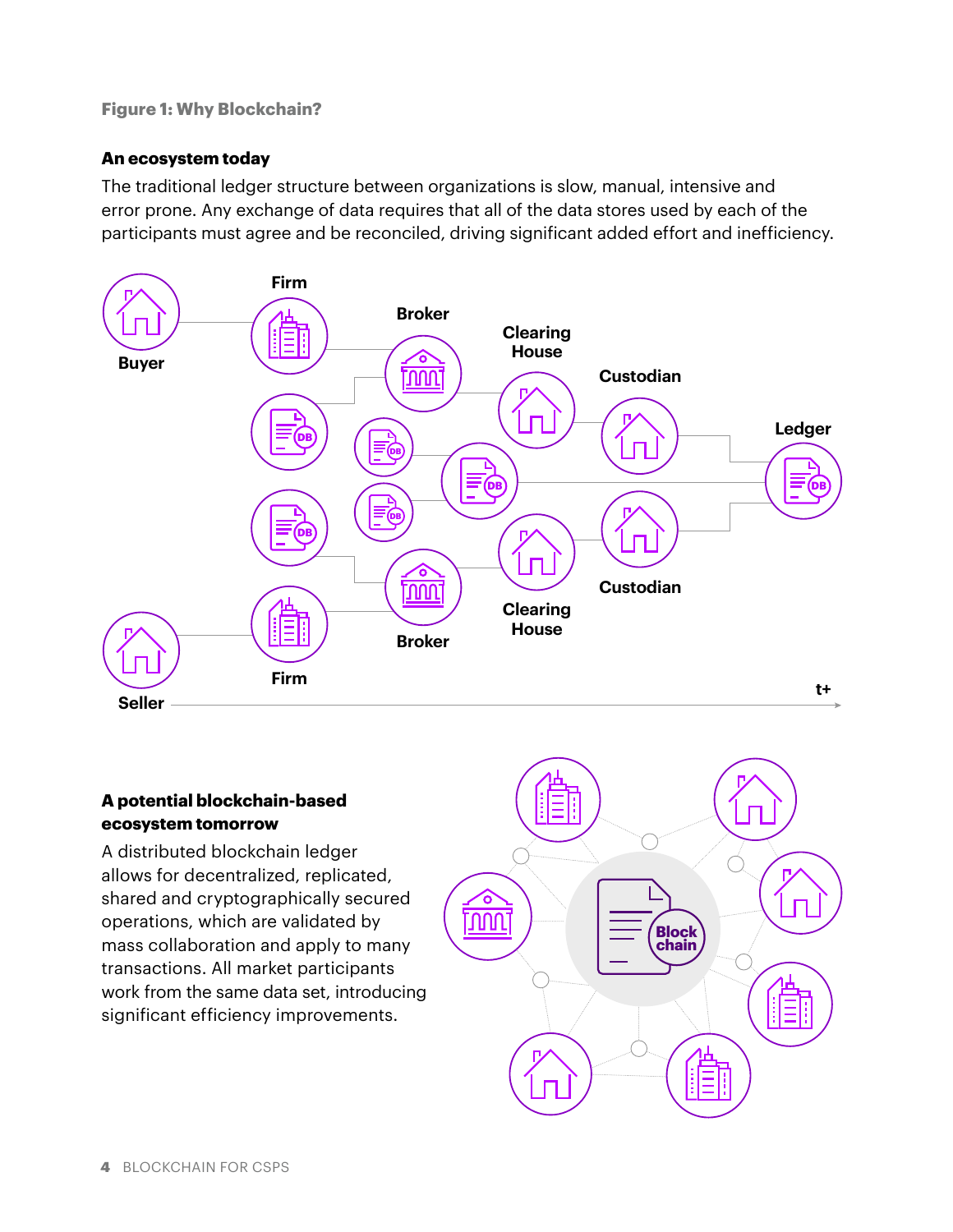### HOW COULD BLOCKCHAIN ADD VALUE FOR TELCOS?

**CSPs, like companies in other industries, have great potential to benefit by using blockchain technology in their core management systems, where it will provide opportunities for cost reduction through process efficiency gains. Even more exciting is CSPs' special opportunity to obtain new revenue growth, thanks to blockchain enabling CSPs to offer entirely new value propositions.** 

Consider just a few possibilities: a) Digital Identity Management, b) Internet of Things (IoT) Disintermediation and c) Management of Cross-Carrier Payments. These examples readily illustrate how two of the greatest strengths of a CSP—connectivity and trust—can gain additional power when combined with blockchain's added advantages in security, trust and speed.

#### Digital Identity Management

**Current State.** Current approaches to identity and authentication services are inefficient and insecure. Every time a person wants to sign up with a vendor, they need to prove their identity and credentials by using physical or digital documents and providing extensive personal identity information, even though most of that information is not needed by every vendor. Also, signing up online requires either creating many username/password combinations or utilizing the single sign-on functionalities of third-party providers,

such as Google or Facebook. This leads to many challenges, including a lack of convenience and a lack of security due to personal data being shared with third parties. This situation will likely only become more challenging as the Pervasive Network takes hold, with literally billions of devices and sensors taking part and requiring constant validation and authorization.

**The Blockchain Opportunity.** Even though CSPs possess substantial amounts of relevant subscriber data, they currently do not play a significant part in identity and authorization services. Yet using blockchain, CSPs could carve out a meaningful space in the identity value chain by leveraging their current position as a trusted service provider that customers want and expect to know their personal profiles, including their history of devices, services and content purchases. CSPs can leverage the credibility of telcos around trust, security, privacy and proximity.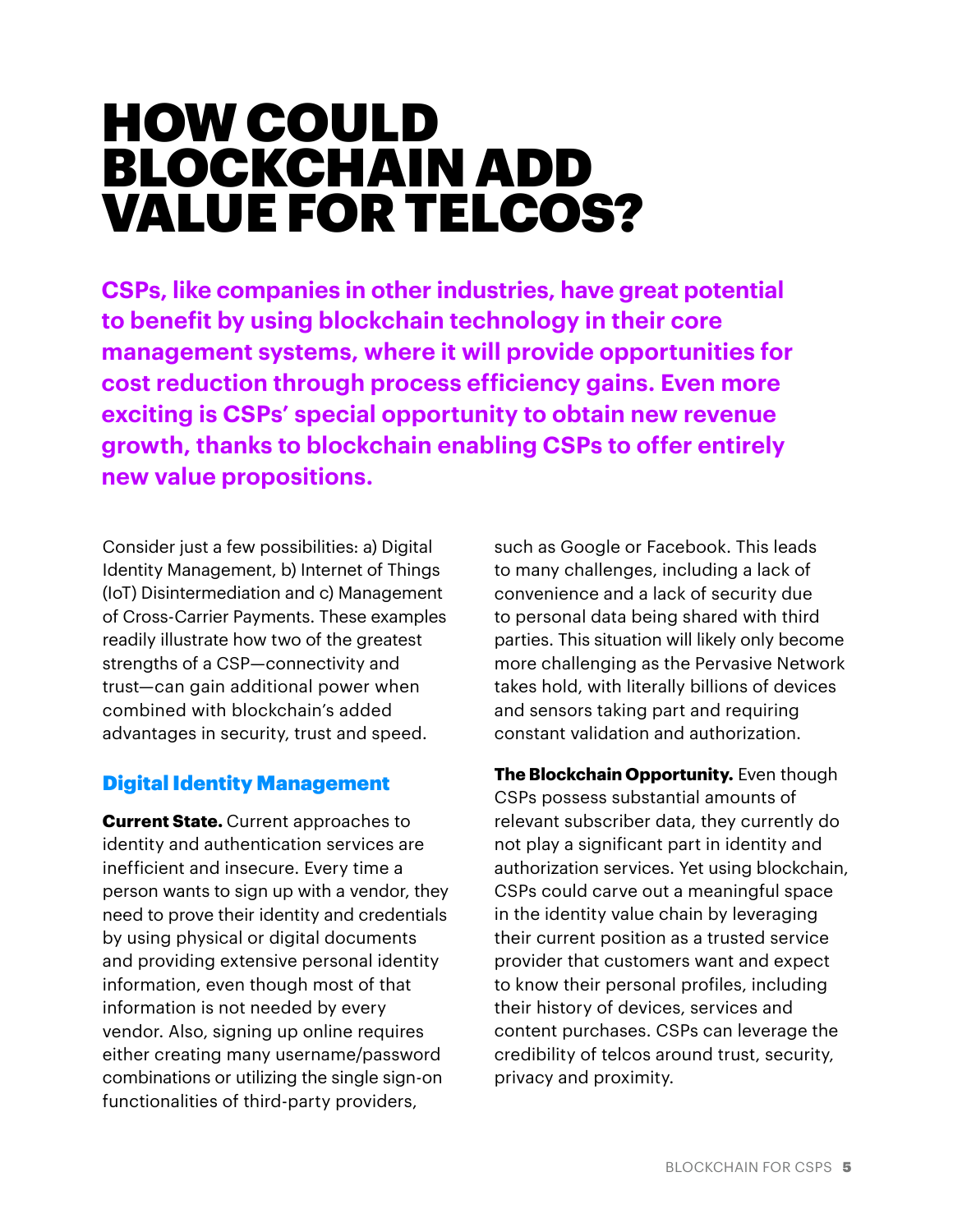For example, using a blockchain model, when a subscriber opens an account with a CSP, the CSP could create a digital identity that could be deployed securely and universally. The CSP would add a digital signature using its own private key, with a pointer to this virtual identity, along with necessary descriptors that would then be added to the blockchain. Using this approach, CSPs could position themselves in a new role as trusted issuers and managers of digital identities, opening up new loyalty mechanisms and revenue streams.

Figure 2 illustrates this potential CSP role.

This blockchain-enabled approach would provide decreased costs for implementing identity management, reduction of identity theft, and increased speed and decreased cost for the enrollment process. Establishing a collaborative multi-carrier approach, then leveraging designated identity providers through the use of a distributed and federated blockchain, would provide the potential to reduce traditional identity assurance costs by up to 90%.

#### **Figure 2: Establishment of a CSP as Trusted Authority for Digital Identity Management**

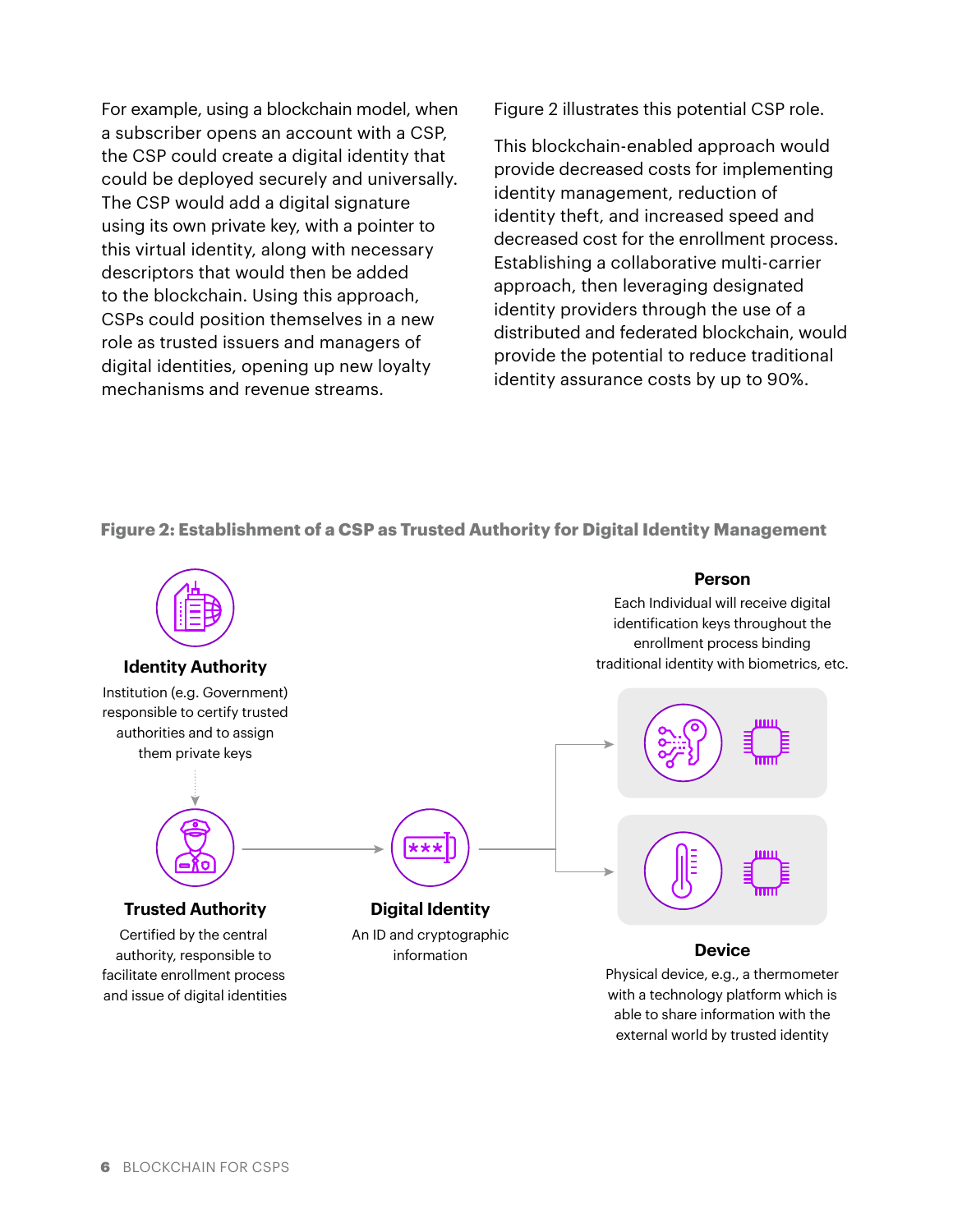**Roadblocks.** Though this new approach is promising, several roadblocks would need to be overcome. Not all players would be equipped to play competitively: commanding a large customer base, having a strong digital presence, and possessing synergies with ongoing businesses on trusted security services (such as mail security) are all factors that would favor new digital players in the game. In addition, for a federated, multi-carrier approach, a new decentralized identity model would be required, where designated, trusted authorities would be responsible for issuing digital identities, as well as for providing fast and effective validation mechanisms that are scalable for large volumes.

**Relevant Example.** Concrete cases are occurring in the market: for example as part of Italy's Digital Agenda, all citizens are being issued with a "SPID" (public system of digital identities) which will allow access to public and private services. This is supported by four security providers and the incumbent telco operator. Estonia has been an incubator of an advanced digital identity system for the rest of the world: the Estonia ID card is a cryptographically secure digital identity card, powered by a blockchain-like infrastructure on the back end, which allows an Estonian to access public and private services (medical, financial services, etc.), pay taxes, e-vote, and more. Switzerland is also launching initiatives in this space: the City of Zug will soon offer all its citizens a digital identity on the Ethereum blockchain, securing personal information using blockchain technology and associating it with a cryptographic address.<sup>1</sup>

Building on efforts like these, the ID2020 Alliance is a global partnership committed to improving lives through digital identity. An alliance of governments, NGOs and the private sector, ID2020 is using blockchain-based technology with the goal of ensuring that each individual can obtain a digital identity that is 1) personal, that is, unique to each individual alone; 2) persistent, that is, living with that individual from the beginning of life to death; 3) portable, i.e., accessible anywhere that individual happens to be; and 4) private, with only that individual being able to give permission to use or view data.<sup>2</sup>

#### IoT Disintermediation

**Current State.** Building on their opportunity in digital identity management, CSPs have a closely related opportunity to facilitate IoT disintermediation. The exponential growth of IoT approaches raises new challenges associated with data authenticity and ownership, security and privacy, and the upfront and ongoing costs of deployment. This growth is also giving rise to increased devices autonomy, shifting focus from a single central authority and monolithic infrastructure to a new, decentralized architectural approach. Recent attacks on IoT devices have demonstrated that unsecure devices/routers can be the vehicle of massive digital denial-of-service (DDoS) outages, with huge societal and economical damage. Security is hence a priority, and will be even more critical as telcos increasingly seek to become more highly valued platform players, with a need to authenticate a connected ecosystem of value-added services offered by players from multiple industries.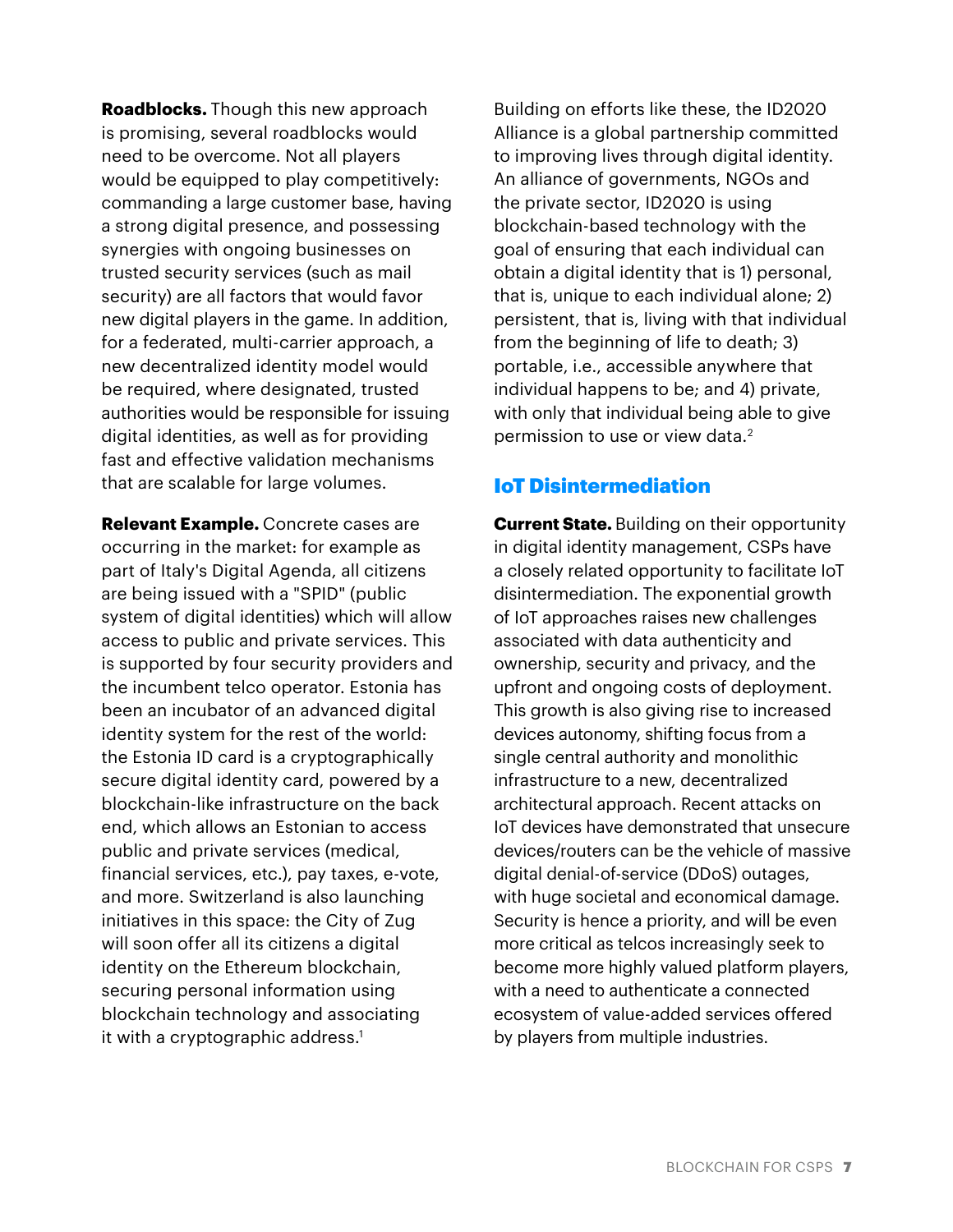**The Blockchain Opportunity.** CSPs are already engaged in the IoT ecosystem, with home routers for commercial and private usage often serving as gateways for IoT devices, and with many CSPs already offering IoT products and services such as Connected Home and Connected Car. Using blockchain, CSPs would deliver a value-added trust capability through digital identity validations and assuring the integrity of device transactions. They could also displace traditional centralized IoT cloud infrastructures by establishing a peer-to-peer communication model that allows for the lower-cost processing of billions of transactions between IoT devices, positioning themselves as the trusted authority for digital identity.

For example, as shown in Figure 3, Blockchain can work together with IoT and the connected home to regulate energy provision between providers and consumers, automating the selection and switching of energy providers to meet customer requirements.

**Roadblocks.** As with the Digital Identity Management use case, potential roadblocks for CSPs would include several factors favoring new digital players, including command of a large customer base and a strong digital presence.

#### **Relevant Example.**

Leading telecommunications provider Telstra is experimenting with a combination of blockchain and biometrics for its IoT



**Figure 3: Using Blockchain to Automate Customers' Selection of Energy Provider**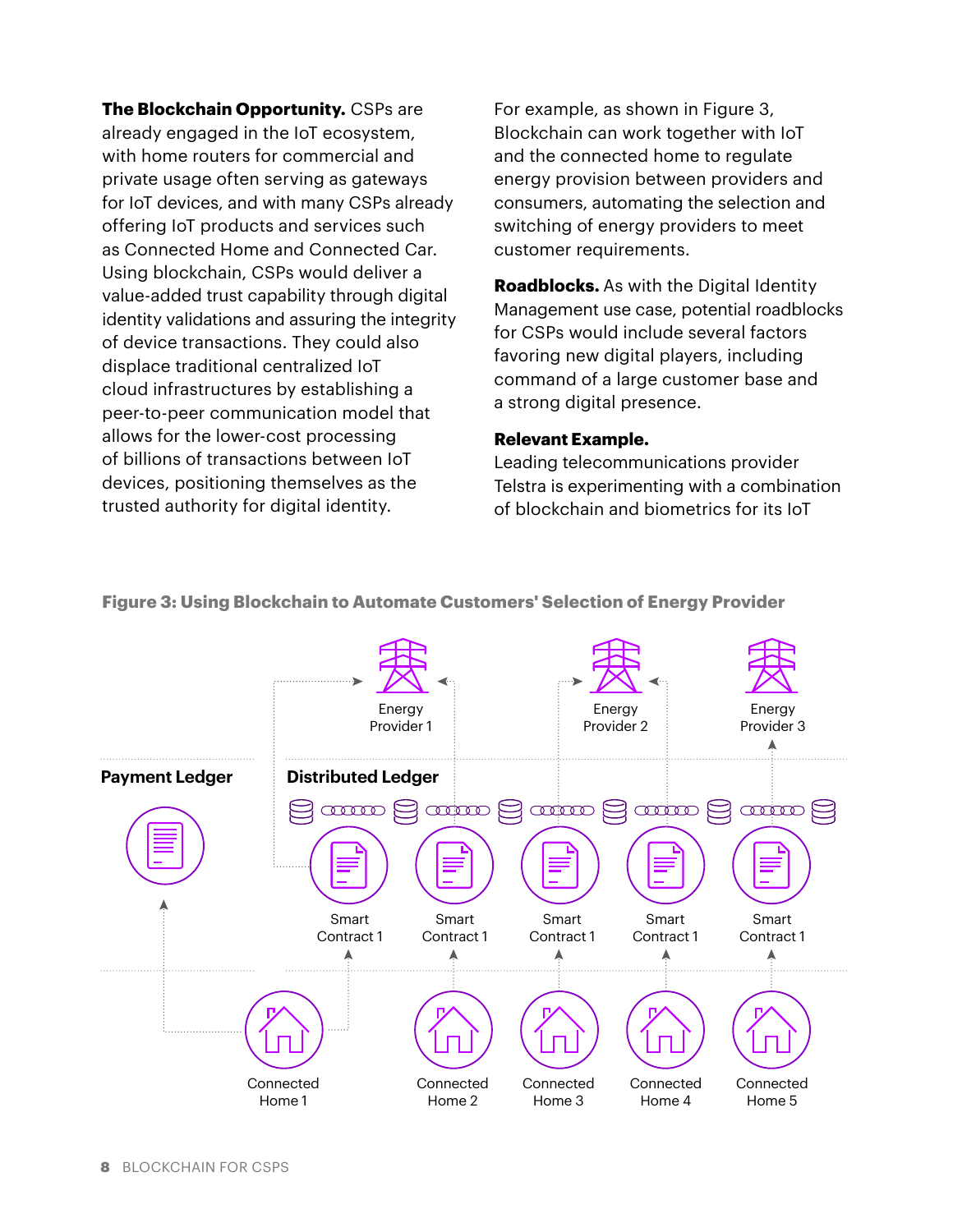smart home offerings. Facial and voice recognition is tied to the blockchain to verify the identity of the persons interacting with the devices, with the goal of providing real-time tamper detection and tamper resistance capabilities in the home environment, while also improving security across the IoT devices.

Telstra is also experimenting with using distributed ledgers for legal interception, agriculture, network operations, environmental sensor monitoring, car safety, fraud, compliance and audit, and e-voting.3

#### Management of Cross-Carrier Payments

**Current State.** What customers desire is real-time, rapidly delivered, secure transactions of specific, often small, amounts. Meeting those demands is costprohibitive for telcos in today's world.

Financial transactions among CSPs, such as mobile payments, require an underlying fund transfer mechanism, either credit cards or bank transfers; and the means by which these payments move across borders is through traditional banking processes.

#### **The Blockchain Opportunity.**

Let's consider the CSPs' opportunity with businesses who can benefit from reaching telcos' aggregated user base of 5 billion. As Figure 4 illustrates, blockchain offers telcos the opportunity to eliminate the necessity for centralized authorities to validate many types of transactions.

Thanks to its distributed ledger technology, blockchain offers telcos the opportunity for immediate reconciliation, enabling them to facilitate rapid, secure, variable-sized payments between users. Once blockchain technologies are realized, other cross-carrier, cross-border use cases can be considered, including global remittance, international travel and international airtime top-ups.



#### **Figure 4: Immediate Validation of Transactions**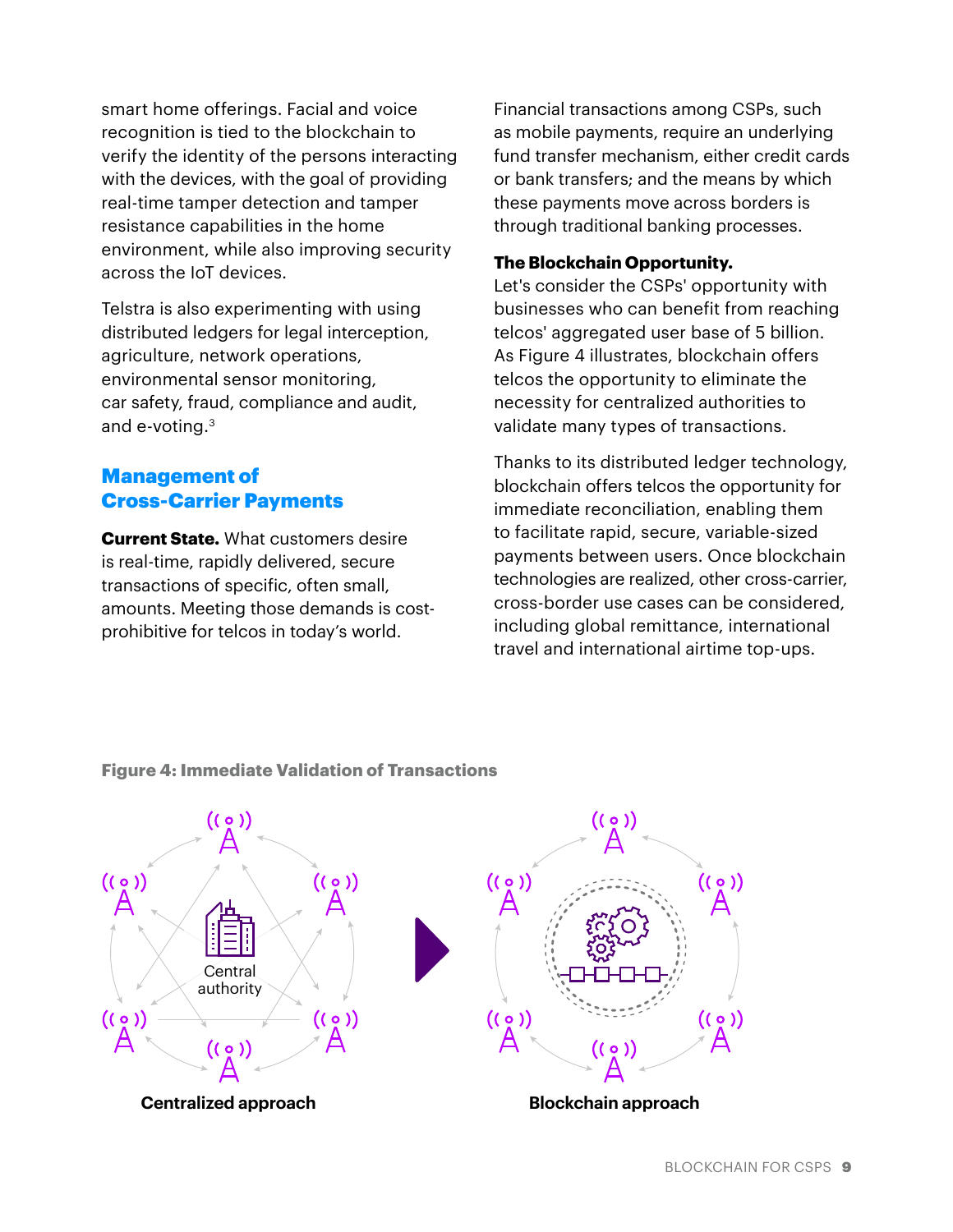The largest single opportunity may be creation of a universal, integrated solution for all users, connecting the unbanked population, which currently represents untapped value in the economic system.

**Roadblocks.** While these and many other potential use cases exist, developing them as an independent carrier will be very expensive and difficult.

**Relevant Example.** For CSPs, the opportunity to realize the full benefit of blockchain in this area will be greatly facilitated by the establishment of a telco consortium, which would spread the risk and cost of development. SoftBank, Sprint and TBCASoft have demonstrated a cross-carrier payment platform system, which is designed to be operated 24/7 at low cost and to complement existing

trust by providing the missing inter-carrier clearing component. The group intends to help define the next-generation business platform leveraging state-ofthe-art technologies, and to bring new and disruptive business models to life by influencing regulations and standardization.

**The record-keeping aspect of blockchain can also help CSPs manage network appliances, including switches, routers and gateways. Network equipment providers are seeking to use blockchain to maximize efficiency from their current operations. Complex pieces of hardware can be more effectively managed through a blockchain-based controller, providing a secure record that can help alleviate network outages and maximize efficiency.**

## PLAYING TO CSPS' STRENGTHS

As these use cases illustrate, CSPs have a number of significant opportunities to benefit from the application of blockchain technology. Beyond these examples, CSPs also enjoy a number of significant general advantages. Because of their broad-scale connectivity and high levels of quality, security and fidelity, CSPs' networks are well positioned to participate in the certification of value that is the essence of blockchain. A high proportion of their customers are already familiar with the use of communications devices to participate in transactions, demonstrating a clear roadmap for expanding such use into unbanked populations using

blockchain. And because of their history of strong customer relationships, CSPs are already trusted as purveyors of value, which is highly relevant to their potential opportunities as digital identity managers and as facilitators and validators for blockchain-enabled transactions.

CSPs also have a strong history of collaboration within the industry; and this, along with their deep knowledge of the intricacies of policy and regulatory matters, positions them to be leaders in operationalizing blockchain technologies across a spectrum of use cases and geographies.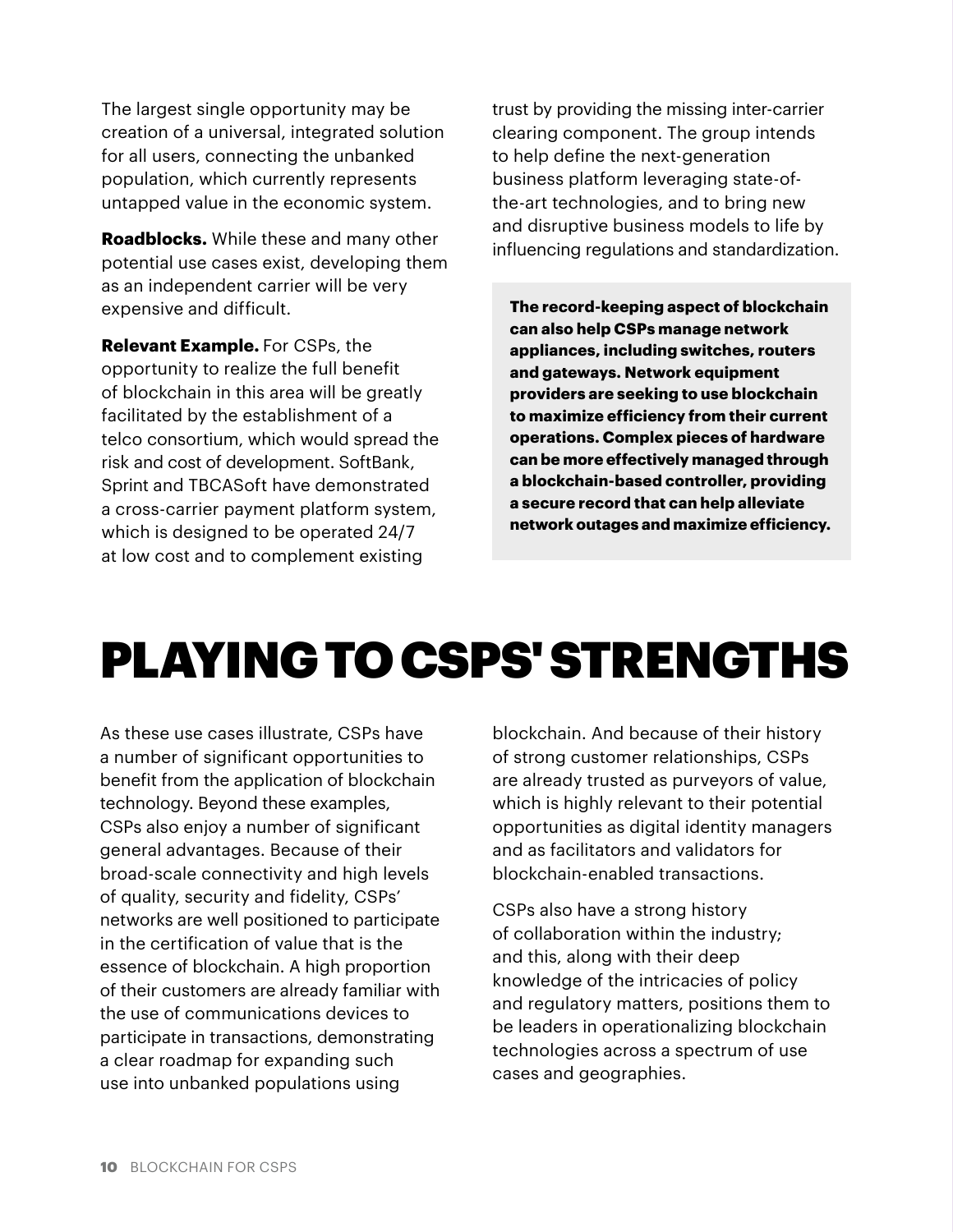# HOW TO GET STARTED

**In summary, there is a clear opportunity for CSPs to start understanding how blockchain can drive new opportunities for individual carriers and for the industry as a whole.** 

Their general path is clear:

- Identify and prioritize relevant use cases: those that either add value and solve real problems, or address innovative market opportunities. 1
- Use design thinking to explore a few high-priority use cases, defining the role of blockchain, its impacts on the business model, and value drivers. 2
- Create a prototype/proof of concept to understand a specific use case, including clear definition of the issue at hand and the solution the technology provides. 3
- Launch pilots to gain real-world feedback and understand implementation. 4
- Launch successful projects into the production environment; roll them out to target customer segments; and scale, manage and optimize them as an enterprise capability. 5

When value transfer becomes the new paradigm, customers and end users will demand connectivity, security, fidelity and trust. Blockchains built on networks optimized for data transfer alone will encounter tremendous headwinds as they labor to bring their networks to the requisite level…one that telcos already enjoy today. CSPs owe it to themselves to take advantage of their inherent strengths…and to investigate these opportunities.